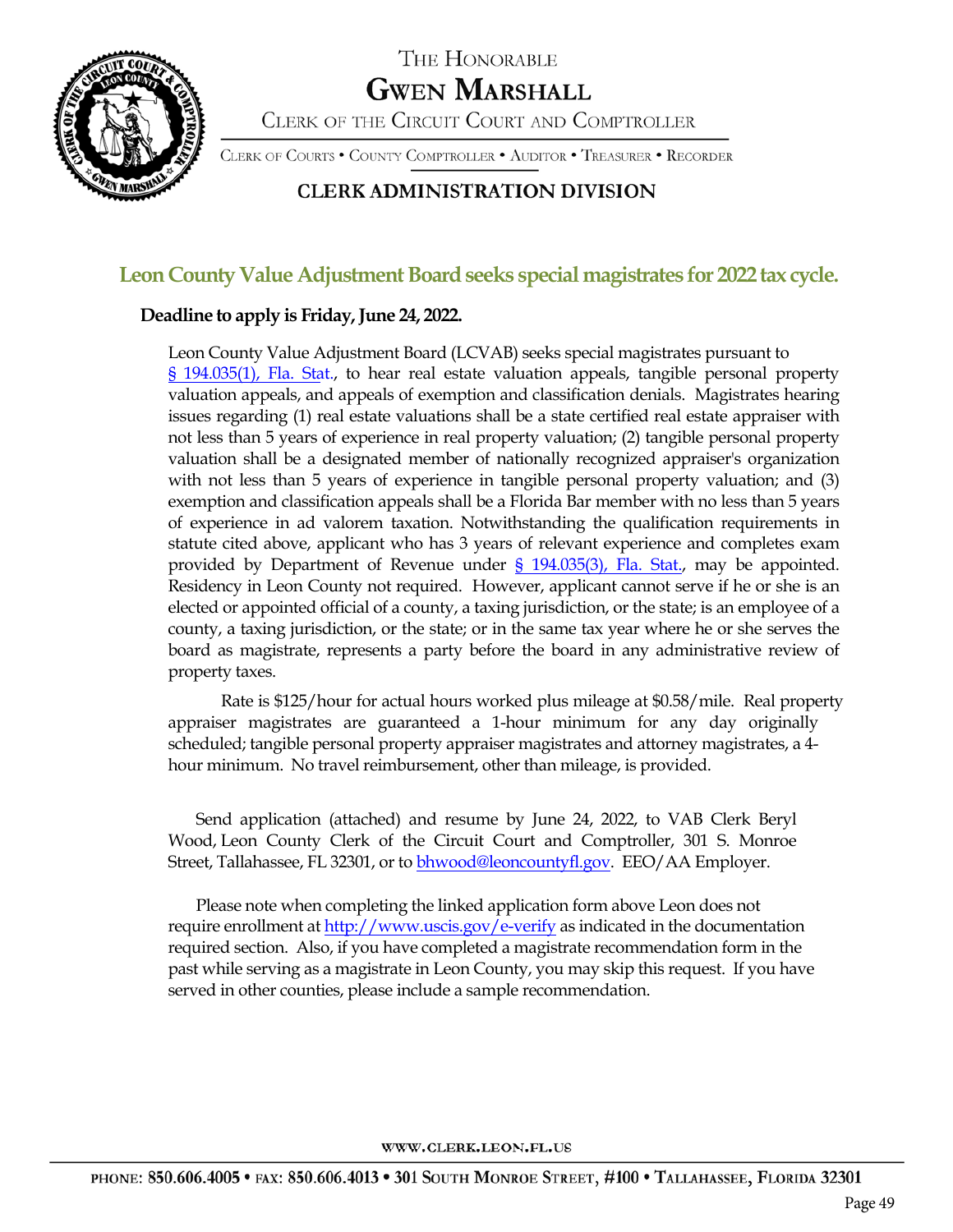#### **SPECIAL MAGISTRATE APPLICATION VALUE ADJUSTMENT BOARD**  (APPLICANTS MUST MEET QUALIFICATIONS OUTLINED IN FLA. STAT. § 194.035)

Please type or print. If more space is needed, attach additional sheets. *Applicants may supplement their application with a resume. However, a resume cannot be used in lieu of an application.* 

Application for: **Attorney Special Magistrate** Appraiser Special Magistrate for…

 $\Box$  Real Property and/or  $\Box$  Tangible Personal Property

If appointed, how much time would you be available to conduct hearings and complete your recommendations? 1 to 8 hours per week;  $\Box$  9 to 20 hours per week;  $\Box$  21 to 30 hours per week;  $\Box$  31 to 40 hours per week.

#### **A P P L I C A N T I N F O R M A T I O N**

| Name:                    | the control of the control of the control of the control of the control of the control of | Email:                                                                                                                |  |
|--------------------------|-------------------------------------------------------------------------------------------|-----------------------------------------------------------------------------------------------------------------------|--|
| <b>Business Name:</b>    |                                                                                           | <u>and the state of the state of the state of the state of the state of the state of the state of the state of th</u> |  |
| Home Address:            |                                                                                           | <u> 1989 - John Stone, Amerikaansk politiker (</u> † 1920)                                                            |  |
| <b>Business Address:</b> |                                                                                           | <u> 1989 - John Stone, Amerikaansk politiker († 1989)</u>                                                             |  |
| Phone: Home/             | Business/                                                                                 | Cell/                                                                                                                 |  |
| Fax:                     |                                                                                           |                                                                                                                       |  |

#### **D O C U M E N T A T I O N R E Q U I R E D**

*Verification of qualifications will be made prior to consideration of this application, pursuant to FS 194.035.* 

- Copy of license referenced below.
- Documentation to support membership in professional organizations listed in item #6.
- A writing sample, which may consist of an opinion letter or other business-related documentation that contains one or more written pages of original material. If you have served as a special magistrate previously, please submit a recommended decision as your sample. Do not submit a copy of an appraisal as a writing sample.
- Prior to conducting hearings, all applicants are required under Fla. Stat. § 194.035 to certify completion of the current year training provided by the Department of Revenue. To obtain the training, go online to the Department's website at http://dor.myflorida.com/dor/property/vab/training.html. Return your completion certificate to the VAB clerk.
- Enrollment at http://www.uscis.gov/e-verify if required by specific county.

#### **L I C E N S U R E / EXPERIENCE**

| <b>Attorney Magistrate Applicant: Bar Number:</b><br>Date of Admission:<br>How many years of experience do you have in the area of ad valorem taxation: |                                                                                                |  |  |  |
|---------------------------------------------------------------------------------------------------------------------------------------------------------|------------------------------------------------------------------------------------------------|--|--|--|
| <b>Appraiser Magistrate Applicant:</b>                                                                                                                  | Residential Appraiser License #:<br>Valid Thru:<br>General Appraiser License #:<br>Valid Thru: |  |  |  |
|                                                                                                                                                         | How many years of experience do you have in the area of real property valuation:               |  |  |  |
|                                                                                                                                                         | How many years of experience do you have in the area of tangible property valuation:           |  |  |  |

#### **Q U A L I F I C A T I O N / E X P E R I E N C E**

1. Educational Background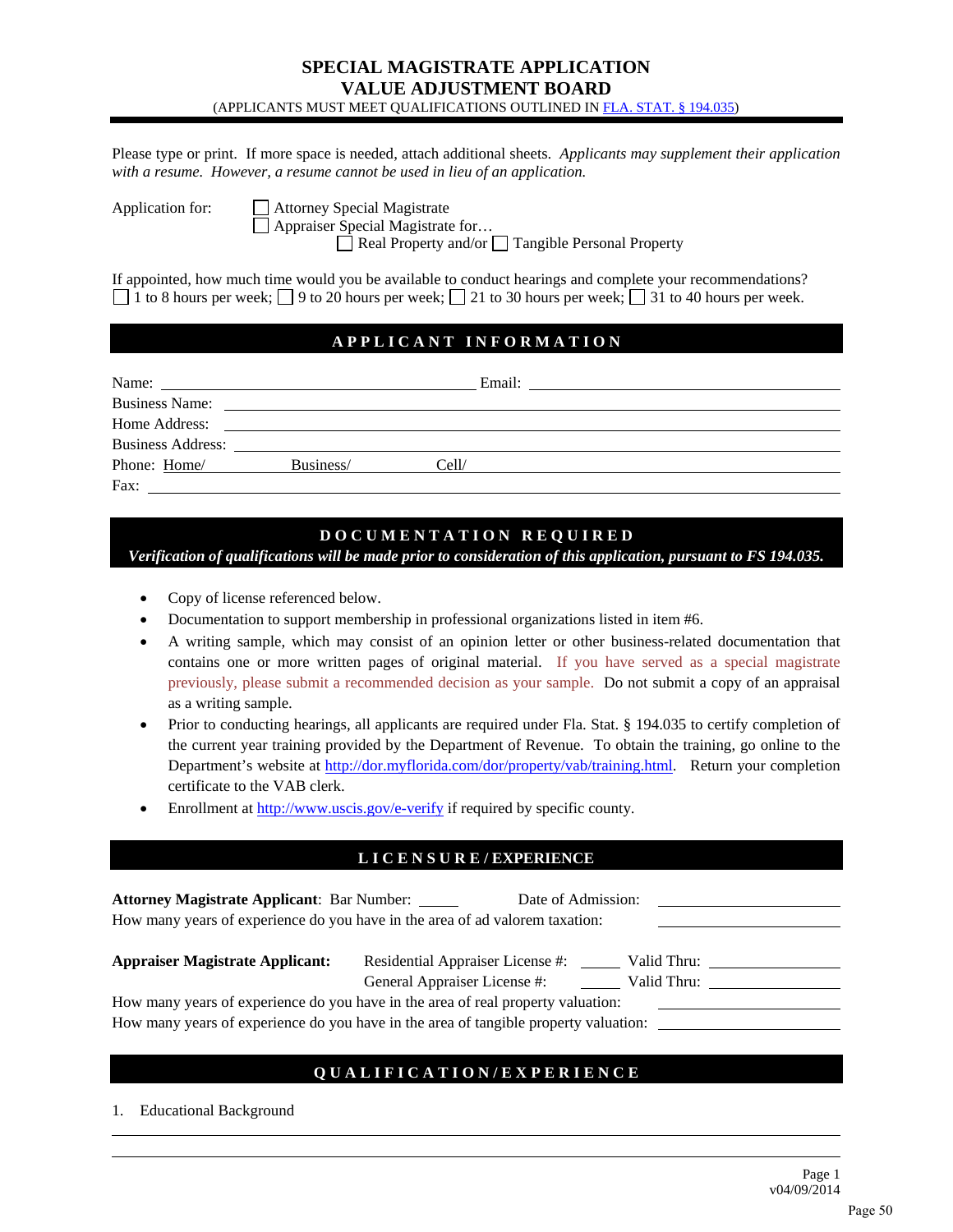#### **SPECIAL MAGISTRATE APPLICATION VALUE ADJUSTMENT BOARD**  (APPLICANTS MUST MEET QUALIFICATIONS OUTLINED IN FLA. STAT. § 194.035)

2. If you currently or previously have served as a special magistrate, please provide the municipality or county and dates served.

| 3. Have you ever been dismissed, terminated or denied appointment as a special magistrate for poor or improper |
|----------------------------------------------------------------------------------------------------------------|
| performance? $\Box$ No $\Box$ Yes (please explain)                                                             |

4. List any additional information which makes you qualified to serve as a special magistrate. Also provide name and contact information of at least two individuals who can attest to your years of experience in ad valorem taxation, tangible personal property or real property appraisals.

5. If no set schedule of fees is established for the county to which you are applying, describe your schedule of fees to be charged the board on a one-hour basis. I accept the board's schedule of fees; or Schedule of fees required:

6**.** List each organization, recognized by the real estate appraisal industry or the professionals in that field, in which you are currently or have previously been a designated member:

| <b>ORGANIZATION</b> | <b>DESIGNATION</b> | <b>DATE</b> | <b>MEMBER#</b> |
|---------------------|--------------------|-------------|----------------|
|                     |                    |             |                |
|                     |                    |             |                |
|                     |                    |             |                |
|                     |                    |             |                |
|                     |                    |             |                |

7. List the requirements, including experience and education, necessary to obtain each designation listed above:

8. Have you ever been disbarred, suspended or received any other disciplinary action from any organized association, or from the State of Florida?  $\Box$  No  $\Box$  Yes (please explain)

9. If applicable, describe experience you have appraising tangible property: